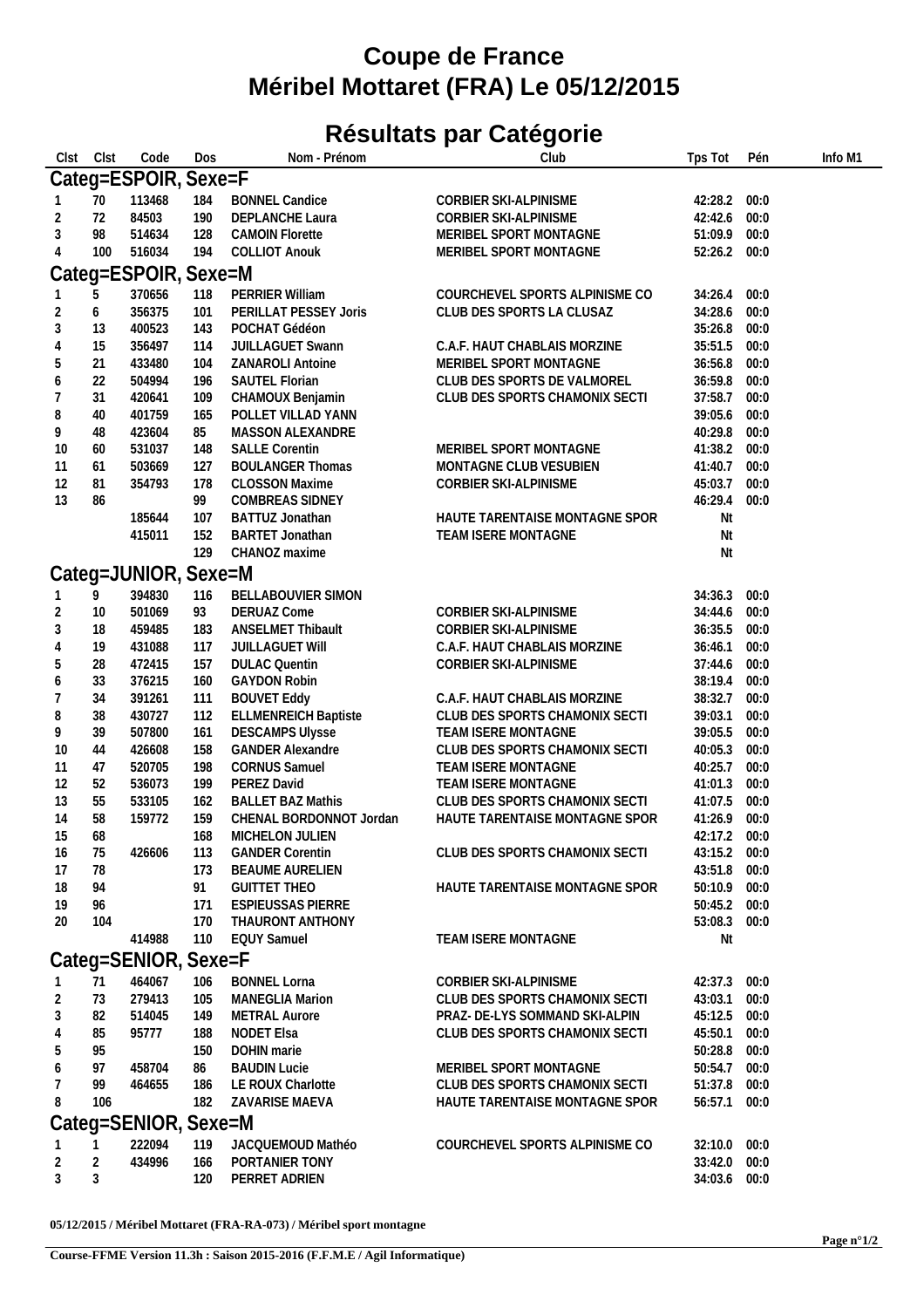| Clst           | Clst           | Code                  | Dos        | Nom - Prénom                              | Club                                                             | Tps Tot            |              | Pén Info M1 |
|----------------|----------------|-----------------------|------------|-------------------------------------------|------------------------------------------------------------------|--------------------|--------------|-------------|
| 4              | 4              | 430787                | 132        | <b>OZERAY Gary</b>                        | MERIBEL SPORT MONTAGNE                                           | 34:15.2            | 00:0         |             |
| 5              | $\overline{7}$ |                       | 181        | TRENTO DENIS                              |                                                                  | 34:31.3            | 00:0         |             |
| 6              | 8              | 360070                | 108        | <b>FAYOLLE Sebastien</b>                  | HAUTE TARENTAISE MONTAGNE SPOR                                   | 34:33.7            | 00:0         |             |
| 7              | 11             | 431692                | 100        | POQUET Julien                             | C.S. VAL ISERE                                                   | 35:06.3            | 00:0         |             |
| 8              | 12             |                       | 163        | RIBOOLL CLEMENT                           |                                                                  | 35:12.7            | 00:0         |             |
| 9              | 14             | 109086                | 185        | FRAISSARD Anthony                         | CLUB DES SPORTS DE VALMOREL                                      | 35:29.5            | 00:0         |             |
| 10             | 17             |                       | 123        | PUEYO Thomas                              |                                                                  | 36:05.3            | 00:0         |             |
| 11             | 20             | 494075                | 139        | DAVID Thibaud                             | MONTAGNE CLUB VESUBIEN                                           | 36:51.1            | 00:0         |             |
| 12             | 23             | 514494                | 121        | <b>BESSES Florent</b>                     | C.A.F. ALBERTVILLE                                               | 37:05.5            | 00:0         |             |
| 13             | 26             |                       | 197        | <b>BALLDUZY Julien</b>                    |                                                                  | 37:36.8            | 00:0         |             |
| 14             | 27             | 384245                | 154        | <b>GAYDON Cédric</b>                      | C.A.F. HAUT CHABLAIS MORZINE                                     | 37:41.4            | 00:0         |             |
| 15             | 29             | 399223                | 164        | POLLET VILLAD FRANCOIS                    |                                                                  | 37:48.0 00:0       |              |             |
| 16             | 30             | 362836                | 126        | <b>GIRARDO Francois Xavier</b>            | HAUTE TARENTAISE MONTAGNE SPOR                                   | 37:52.2 00:0       |              |             |
| 17             | 35             | 522361                | 193        | <b>CURTET Jean Baptiste</b>               | COURCHEVEL SPORTS ALPINISME CO                                   | 38:36.0            | 00:0         |             |
| 18             | 36             | 434491                | 191        | <b>BOIS Denis</b>                         | HAUTE TARENTAISE MONTAGNE SPOR                                   | 38:42.7            | 00:0         |             |
| 19             | 37             | 505233                | 92         | LODOLO Julien                             | HAUTE TARENTAISE MONTAGNE SPOR                                   | 39:02.0 00:0       |              |             |
| 20             | 41             |                       | 174        | BARBEROUX ALEXANDRE                       |                                                                  | 39:24.3            | 00:0         |             |
| 21             | 42             | 470136                | 122        | <b>CLARYS Valentin</b>                    | CLUB DES SPORTS ET LOISIRS                                       | 39:40.8            | 00:0         |             |
| 22             | 45             | 402603                | 125        | L HERPINIERE Tarka                        | COURCHEVEL SPORTS ALPINISME CO                                   | 40:08.9            | 00:0         |             |
| 23             | 46             | 499870                | 95         | PUECH Sébastien                           | CLUB DES SPORTS CHAMONIX SECTI                                   | 40:19.7            | 00:0         |             |
| 24             | 51             | 168168                | 98         | LE BAHER Samuel                           | BELLES GRIMPES EN BELLEDONNE                                     | 40:40.7            | 00:0         |             |
| 25             | 56             | 36424                 | 138        | <b>LESCA Francois</b>                     | C.P.L.V.R. - XTT RAID 63                                         | 41:15.3            | 00:0         |             |
| 26             | 62             |                       | 195        | XXX xxxx                                  |                                                                  | 41:43.4            | 00:0         |             |
| 27             | 66             |                       | 177        | BONNEAU LAURENT                           | HAUTE TARENTAISE MONTAGNE SPOR                                   | 42:07.9 00:0       |              |             |
| 28             | 67             |                       | 187        | RONDOUIN MATTHIEU                         | CLUB DES SPORTS CHAMONIX SECTI                                   | 42:10.1            | 00:0         |             |
| 29             | 76             | 510706                | 151        | <b>BEDOY Loic</b>                         | MERIBEL SPORT MONTAGNE                                           | 43:16.3            | 00:0         |             |
| 30             | 77             |                       | 96         | PROUST ALEXANDRE                          | MERIBEL SPORT MONTAGNE                                           | 43:35.9            | 00:0         |             |
| 31             | 79             |                       | 179        | <b>BILLY QUENTIN</b>                      | HAUTE TARENTAISE MONTAGNE SPOR                                   | 44:10.8            | 00:0         |             |
| 32             | 80             |                       | 175        | CHEVALLAY FABIEN<br><b>GOLETTO JULIAN</b> |                                                                  | 44:16.7            | 00:0         |             |
| 33             | 87<br>88       |                       | 180<br>172 | <b>RENOTON Laurie</b>                     | HAUTE TARENTAISE MONTAGNE SPOR<br>COURCHEVEL SPORTS ALPINISME CO | 46:31.1<br>47:28.7 | 00:0<br>00:0 |             |
| 34             | 89             | 463888<br>389268      | 94         | VIAL Stéphane                             | BELLES GRIMPES EN BELLEDONNE                                     | 47:34.3            | 00:0         |             |
| 35<br>36       | 92             | 539297                | 140        | <b>BERTHIER Pierre</b>                    | Licence HORS CLUB                                                | 47:52.5            | 00:0         |             |
| 37             | 105            |                       | 155        | <b>GOMANE Alexis</b>                      |                                                                  | 55:41.7            | 00:0         |             |
|                |                |                       | 176        | ASSIER RODERIK                            |                                                                  | Nt                 |              |             |
|                |                | 500925                | 153        | HENRI Sébastien                           | TEAM ECRINS HAUTES ALPES                                         | Nt                 |              |             |
|                |                |                       |            |                                           |                                                                  |                    |              |             |
|                |                | Categ=VETERAN, Sexe=F |            |                                           |                                                                  |                    |              |             |
| $\overline{1}$ | 49             | 231163                | 90         | JUILLAGUET Catherine                      |                                                                  | 40:33.7            | 00:0         |             |
| $\overline{2}$ | 50             | 26709                 | 88         | <b>FAVRE Corinne</b>                      | CLUB MULTISPORTS ARECHES BEAUF                                   | 40:38.2 00:0       |              |             |
| 3              | 64             | 201805                | 192        | <b>FABRE Valentine</b>                    | CLUB DES SPORTS CHAMONIX SECTI                                   | 41:53.9 00:0       |              |             |
| 4              | 91             | 510708                | 137        | <b>BAU Geraldine</b>                      | MERIBEL SPORT MONTAGNE                                           | 47:43.7            | 00:0         |             |
| 5              | 93             |                       | 144        | COULEAUD Stephane                         |                                                                  | 49:11.1            | 00:0         |             |
| 6              | 101            | 400090                | 133        | OTTO BRUC Fabienne                        | MONTAGNE CLUB VESUBIEN                                           | 52:28.9            | 00:0         |             |
|                |                | Categ=VETERAN, Sexe=M |            |                                           |                                                                  |                    |              |             |
| $\overline{1}$ | 16             | 328001                | 102        | <b>BELLAGAMBA Alain</b>                   | TEAM ECRINS HAUTES ALPES                                         | 36:01.9            | 00:0         |             |
| $\overline{2}$ | 24             | 202035                | 103        | PONCET David                              | <b>CORBIER SKI-ALPINISME</b>                                     | 37:23.0            | 00:0         |             |
| 3              | 25             | 306045                | 124        | <b>BOUZON Lionel</b>                      | BELLES GRIMPES EN BELLEDONNE                                     | 37:30.3            | 00:0         |             |
| 4              | 32             | 539495                | 141        | CAILLOT Yoan                              | LA JARRIENNE DES CIMES                                           | 38:08.4            | 00:0         |             |
| 5              | 43             | 32575                 | 97         | PLISSON Sebastien                         | BELLES GRIMPES EN BELLEDONNE                                     | 40:04.1            | 00:0         |             |
| 6              | 53             | 530849                | 134        | <b>VIELET Francis</b>                     | TEAM ISERE MONTAGNE                                              | 41:04.5            | 00:0         |             |
| 7              | 54             |                       | 89         | JUILLAGUET DANIEL                         | MERIBEL SPORT MONTAGNE                                           | 41:05.4            | 00:0         |             |
| 8              | 57             | 30441                 | 146        | <b>TERIBAT Fabien</b>                     | MONTAGNE CLUB VESUBIEN                                           | 41:24.7            | 00:0         |             |
| 9              | 59             | 413219                | 131        | VIOUD Jérôme                              | BELLES GRIMPES EN BELLEDONNE                                     | 41:32.1            | 00:0         |             |
| 10             | 63             | 510709                | 147        | <b>LEFORT Nicolas</b>                     | MERIBEL SPORT MONTAGNE                                           | 41:52.9 00:0       |              |             |
| -11            | 65             |                       | 167        | <b>GAST YANNICK</b>                       |                                                                  | 41:57.2            | 00:0         |             |
| 12             | 69             |                       | 189        | <b>BENOIT MICHEL</b>                      | CLUB DES SPORTS CHAMONIX SECTI                                   | 42:21.1            | 00:0         |             |
| 13             | 74             | 532423                | 156        | <b>BAU Raphael</b>                        | MERIBEL SPORT MONTAGNE                                           | 43:08.8            | 00:0         |             |
| 14             | 83             | 425826                | 136        | <b>GANDER Alain</b>                       | CLUB DES SPORTS CHAMONIX SECTI                                   | 45:20.7            | 00:0         |             |
| 15             | 84             | 257454                | 135        | PERRIER Samuel                            | MONTAGNE CLUB VESUBIEN                                           | 45:28.0 00:0       |              |             |
| 16             | 90             | 397293                | 130        | PIGEAULT Christophe                       | Licence HORS CLUB                                                | 47:38.8            | 00:0         |             |
| 17             | 102            | 466228                | 142        | SOTO Ghislain                             | CLUB MULTISPORTS ARECHES BEAUF                                   | 52:44.3            | 00:0         |             |
| 18             | 103            |                       | 87         | JULLICE JEAN MARC                         | MERIBEL SPORT MONTAGNE                                           | 52:50.2            | 00:0         |             |
|                |                |                       | 145        | NEYRON françois                           |                                                                  | Nt                 |              |             |

**05/12/2015 / Méribel Mottaret (FRA-RA-073) / Méribel sport montagne**